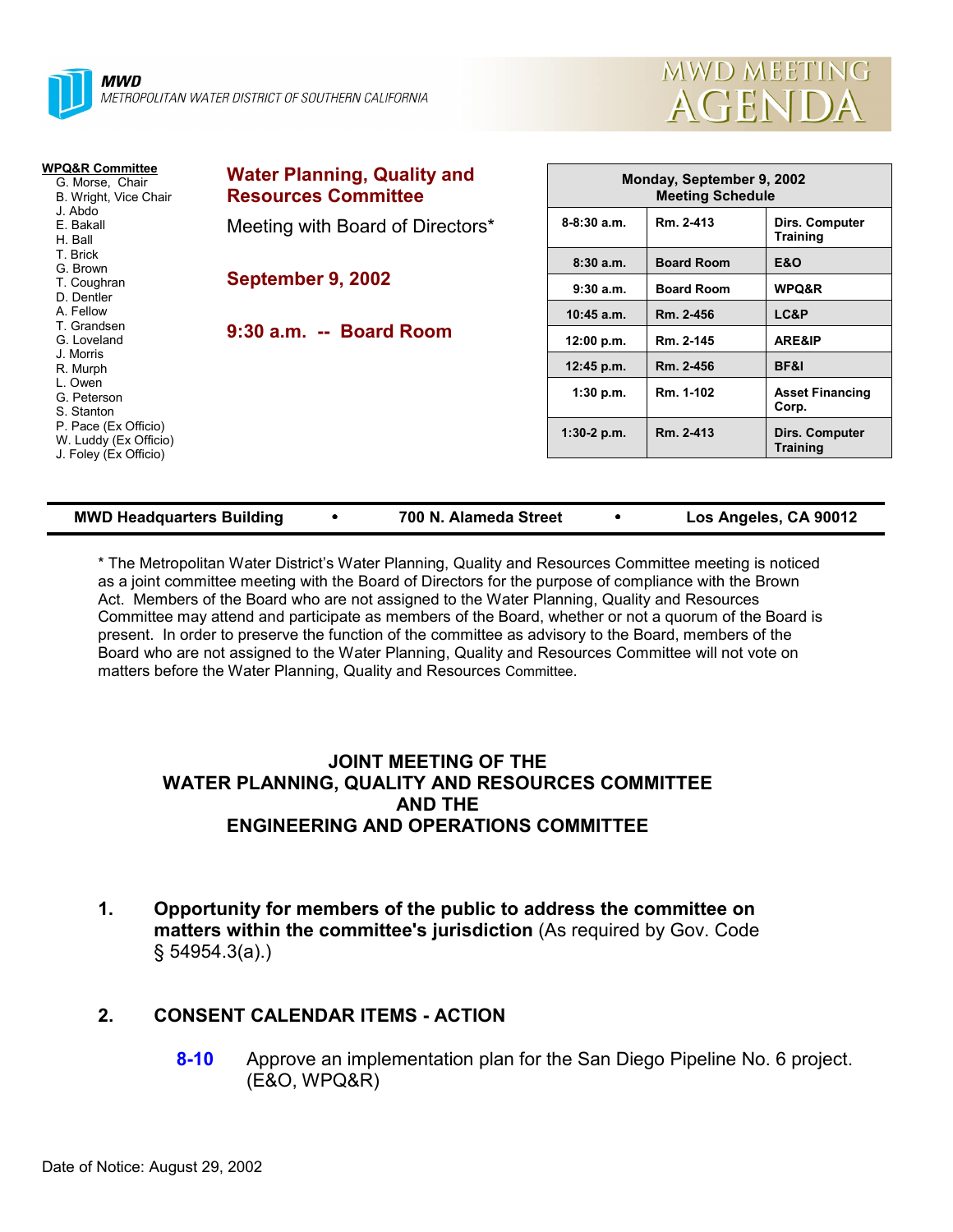### **WATER PLANNING, QUALITY AND RESOURCES COMMITTEE MEETING**

### **(Following joint meeting of WPQ&R and E&O Committees)**

**3. Approval of the Minutes of the meeting of the Water Planning, Quality and Resources Committee held August 19, 2002**

# **4. REPORTS**

a. Oral report on Bay-Delta and State Water Project matters. (LC&P, WPQ&R)

# **5. CONSENT CALENDAR ITEMS – ACTION**

**8-7** Approve agreement with the Bureau of Reclamation and Imperial Irrigation District to advance funds to initiate preliminary work necessary for the All American Canal Lining Project, not to exceed \$450,000. (WPQ&R)

### **6. BOARD INFORMATION ITEMS**

**10-2** Seawater Desalination Program Update. (WPQ&R)

### **7. COMMITTEE ITEMS**

a. Oral report on replenishment availability

### **8. MANAGEMENT REPORT**

a. Water Resource Management Manager's report

### **9. FOLLOW-UP ITEMS**

None

### **10. FUTURE AGENDA ITEMS**